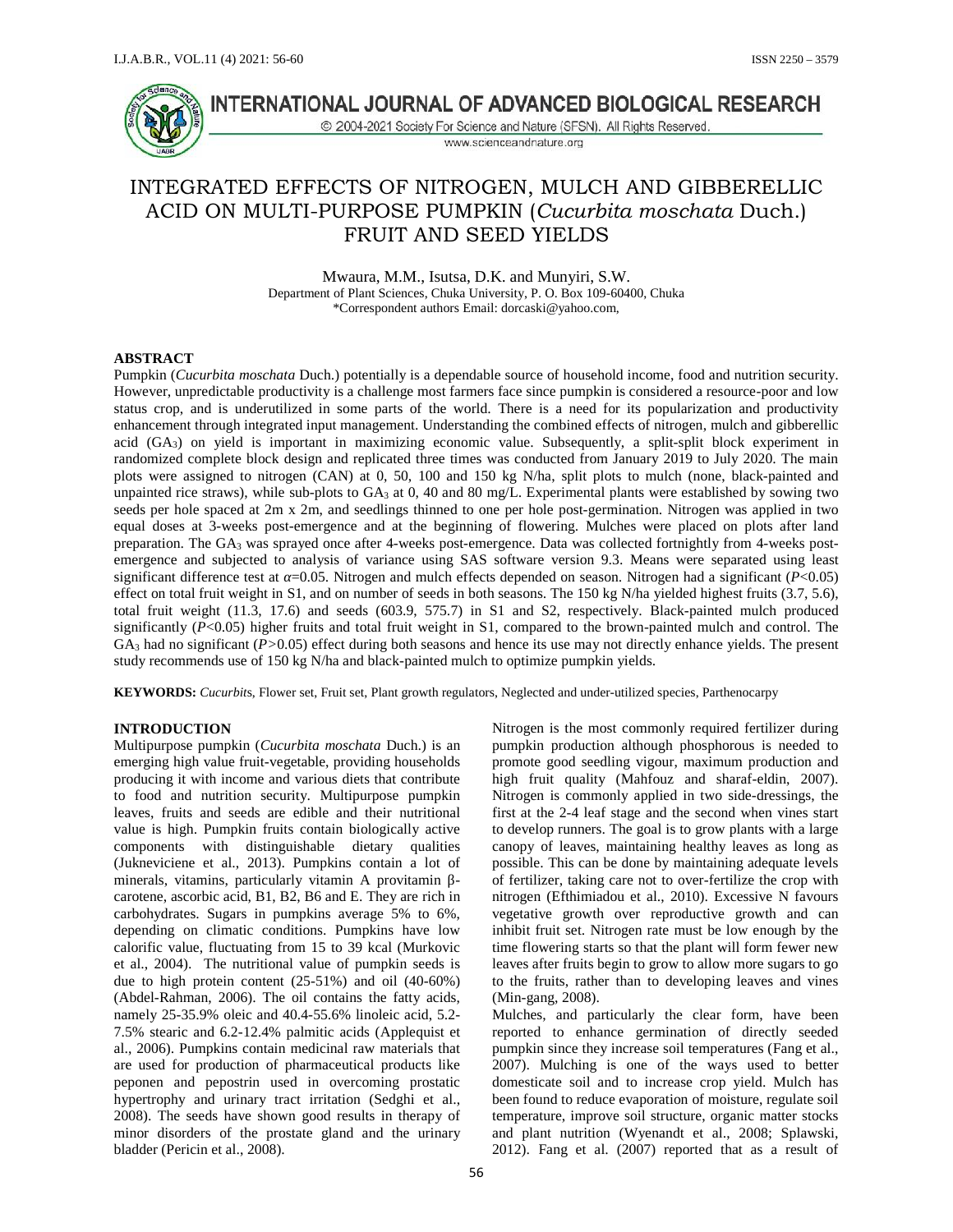mulching with grass over 55% of the available nitrogen was released into the soil during the first 4 months of application during pumpkin production.

According to Yamaguch and Kamiya (2000), gibberellic acid (GA3) hormone plays an essential role in many aspects of plant growth and development of pumpkins such as seed germination, stem elongation and flower development. Gibberellic acid is an important plant growth regulator that affects plant growth and development by inducing metabolic activities and regulating nitrogen utilization (Sure et al., 2012). It also plays a significant role in seed germination, endosperm mobilization, stem elongation, leaf expansion, reducing maturation time and increasing flower and fruit set and their composition (Roy and Nasiruddin, 2011). Gibberellic acid delays senescence, improves growth and development of chloroplasts, and intensifies photosynthetic efficiency which could lead to increased yields (Yuan and Xu, 2001). The present study determined the individual and combined effect of nitrogen, mulch and  $GA_3$  on the number of fruits, total fruit weight and number of seeds of multi-purpose pumpkins.

### **MATERIALS AND METHODS Site and Experiment**

The experiment was conducted at Chuka University farm located at  $0^0$  19' S, 37 $\degree$  38' E and 1535 m above sea level. The average annual temperature is  $19.5 \text{ °C}$ , ranging from 12.2ºC to 23.2ºC. The area experiences the long rains in March through June and the short rains from October to December. The average annual rainfall is 1200 mm (http://en.climate-data.org). It has humic Nitisols, deep, strongly weathered, well drained tropical soils with a clayey subsurface horizon made of angular, blocky structural elements that easily crumble into polyhedricipeds with shiny surfaces. The soil has a high cation exchange capacity (Koskey et al., 2017).

A three factor split-split block experiment embedded in a randomized complete block design with three replications was used. Individual plots in a block measured 2 m x 2 m and were separated from each other by 1 m. The three factors were nitrogen, mulch and gibberellic acid  $(GA_3)$ . Nitrogen was assigned to the main plots, mulch to split plots and  $GA<sub>3</sub>$  to subplots. The four nitrogen (CAN) rates were 0, 50, 100 and 150 kg/ha. Nitrogen was split into two equal doses for each rate, and applied at 3-weeks post emergence and at the beginning of flowering. Mulch types were no mulch, black-painted rice straw and unpainted rice straw. The black-painted dry rice straw and unpainted dry rice straw was placed on the respective split plots after land preparation. Painting of the rice straw was done by dipping them in a 200 L drum containing black paint solution and afterwards spread out to air-dry. The ingredients of the paint were noted based on the paint that was used. The mulch was uniformly spread to achieve 20 cm thickness. Planting holes were marked and opened during seed sowing.

Gibberellic acid rates were 0, 40 and 80 mg/L. Gibberellic acid was dissolved in 50 ml alcohol and then the volume made up to 1 L stock solution by adding distilled water. The required concentration of spray solution was then prepared from stock solution by diluting with distilled water. A few drops of commercial sticker were added to facilitate uptake into leaves. The GA3 solution was sprayed to the plants using a 1 L hand-held sprayer. Stock solution of lower rate was sprayed first followed by next higher rate. Spraying was done once during the fourth week after emergence. To avoid drift, spraying was done in the morning. Soil analysis was done at the KALRO National Agricultural Laboratories at Kabete before plant establishment. The soil was sampled using a zigzag sampling design across the experimental field and two composite samples prepared for topsoil (0-15 cm) and subsoil (16-30 cm). The soil pH, total N, available P, K, Ca, Mg, organic carbon, and trace elements were assessed (Chang and Laird, 2002).

Data values were collected for two seasons, long rains season 1 (S1) and short rain season 2 (S2). Fruits with dry fruit stalk and hard skin were harvested from each experimental unit, counted and weight. Three fruits randomly selected per treatment were used to take data on the number of seeds. Seeds were counted and the number per treatment recorded. Data values were subjected to analysis of variance to determine effects of the treatments using the SAS software version 9.3. Means were separated using the least significant difference  $(LSD)$  test at  $=$ 0.05.

## **RESULTS**

## **Effect of Nitrogen on Fruit and Seed Yields**

Nitrogen had no significant (*P*>0.05) effect on the number of fruits during both seasons (Table 1). Application of 150 kg N/ha had the highest number of fruits, 3.7 and 5.6, during S1 and S2, respectively. In both seasons, the number of fruits increased with increase in N up to 150 kg N/ha. There was a 24.7% to 36.7% increase in the number of fruits during S2, compared to S1. The control had the lowest number of fruits, 3.1 and 4.1 during S1 and S2, respectively.

Nitrogen had a significant (*P*<0.05) effect on total fruit weight during S1 only. The 150 kg N/ha produced the highest total fruit weight in seasons 1 and 2, 11.3 kg and 17.6 kg, respectively (Table 1). Total fruit weight increased with increase in N up to 150 kg/ha during both seasons. The increase in the total fruit weight ranged from 53.1% to 58.1% in S2 compared to S1. The control treatment had 5.1 kg and 12.2 kg total fruit weight in S1 and S2, respectively. Nitrogen had a significant (*P*<0.05) effect on the number of seeds during both seasons. Application of 150 kg N/ha produced the highest number of seeds of 604 during S1. Seeds increased with increase in N up to 150 kg N/ha during S1.

## **Effect of Mulch on Fruit and Seed Yields**

Mulch had a significant (*P*<0.05) effect on number and weight of fruits in S1 (Table 2). The effect of mulch on seeds was not significant (*P*>0.05) during both seasons. Highest number of fruits was produced when black painted rice straw mulch was applied, 4.53 and 5.17 in S1 and S2, respectively. When black-painted rice straw mulch was applied, total fruit weight was higher compared to when unpainted rice straw mulch or no mulch was applied. The same was the case in the number of seeds with 570 and 547.4 in S1 and S2, respectively.

## **Effect of Gibberellic Acid on Fruit and Seed Yields**

Gibberellic acid had no significant effect on the number of fruits, total fruit weight and the number of seeds during both seasons ( $P > 0.05$ ) (Table 3). The best GA<sub>3</sub> rate for the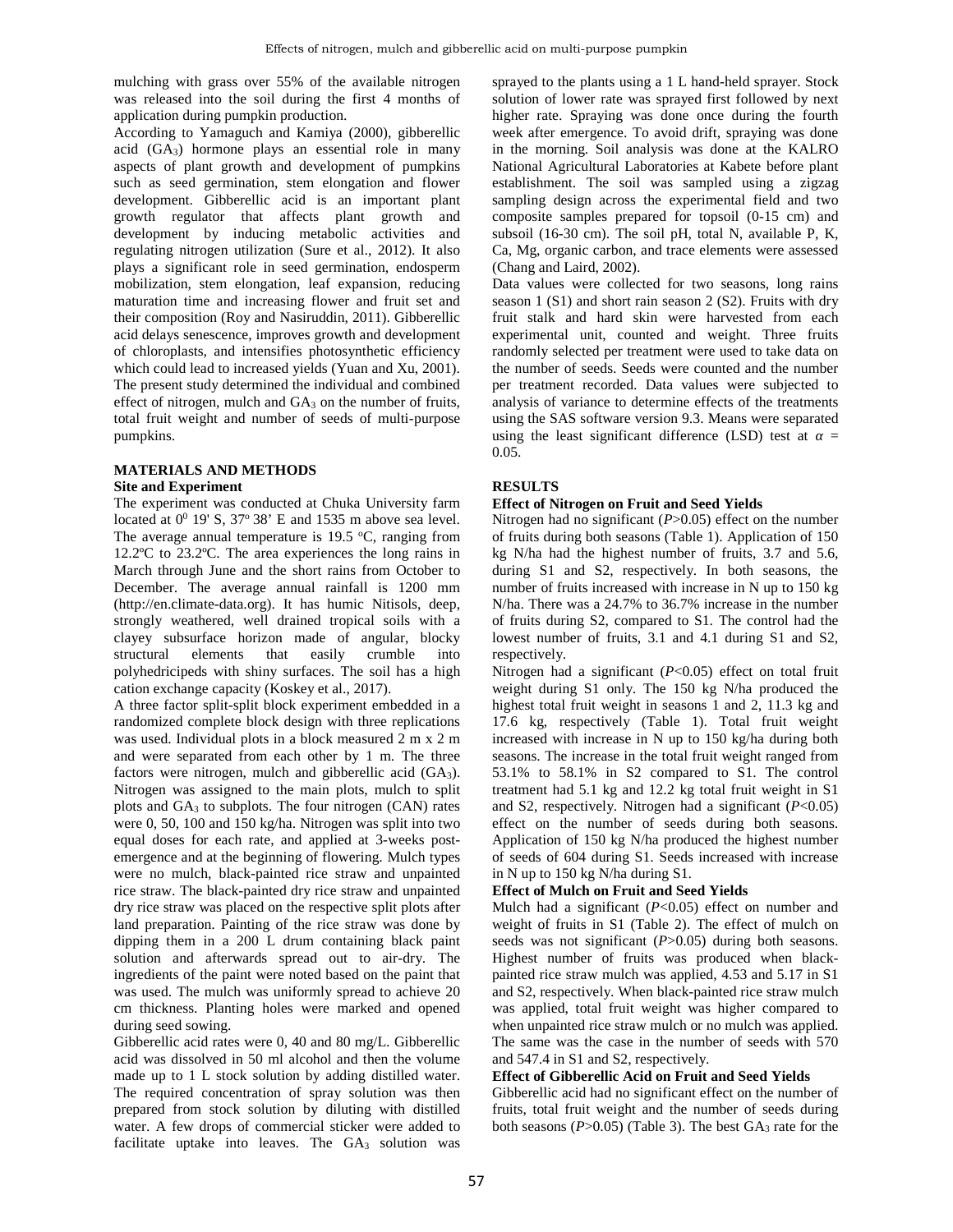three yield parameters depended on the season and had no consistent trend.

**Effect of Nitrogen, Mulch and GA<sup>3</sup> on Fruit and Seed Yields**

Results for the combined effect of N, mulch and  $GA_3$  on fruits, total fruit weight and number of seeds were not significantly (*P>*0.05) different in both seasons (Table 4). The best result for the three factors depended on the season and had no consistent trend.

| Nitrogen rate (kg/ha) | Total fruit weight (kg)<br>Number of fruits |                | Number of seeds    |                |          |                |
|-----------------------|---------------------------------------------|----------------|--------------------|----------------|----------|----------------|
|                       | S1                                          | S <sub>2</sub> | S1                 | S <sub>2</sub> | S1       | S <sub>2</sub> |
| Control               | 3.07                                        | 4.11           | 5.12d              | 12.21          | 464.8b   | 480.3b         |
| 50                    | 3.37                                        | 4.48           | 6.30 <sub>bc</sub> | 13.42          | 540.4a   | 466.8b         |
| 100                   | 3.40                                        | 5.37           | 7.56b              | 16.81          | 579.2a   | 571.3a         |
| 150                   | 3.70                                        | 5.63           | 11.28a             | 17.61          | 603.9a   | 575.7a         |
| $P-value$             | 0.908                                       | 0.408          | $0.013*$           | 0.296          | $0.009*$ | $0.004*$       |
| $LSD_{0.05}$          | 2.118                                       | 2.237          | 3.744              | 7.243          | 66.1     | 54.25          |

**TABLE 2:** Effects of mulch on fruit and seed yields

| Mulch type          | Number of fruits  |       | Total fruit weight (kg) |       | Number of seeds |       |
|---------------------|-------------------|-------|-------------------------|-------|-----------------|-------|
|                     | S1                | S2    | S1                      | S2    | S1              | S2    |
| Control             | 2.36c             | 4.58  | 5.43b                   | 13.41 | 536             | 502.5 |
| Black-painted mulch | 4.53a             | 5.17  | 8.81a                   | 16.37 | 570             | 547.4 |
| Brown mulch         | 3.25 <sub>b</sub> | 4.94  | 8.44a                   | 15.27 | 534             | 520.7 |
| P-value             | $0.004*$          | 0.601 | $0.044*$                | 0.251 | 0.313           | 0.621 |
| $LSD$ 0.05          | 1.161             | 1.217 | 2.837                   | 3.635 | 54.5            | 47.12 |

**TABLE 3:** Effects of gibberellic acid on fruit and seed yields

| GA3 rate $(mg/L)$ | Number of fruits |       |       | Total fruit weight (kg) | Number of seeds |       |
|-------------------|------------------|-------|-------|-------------------------|-----------------|-------|
|                   | S1               | S2    | S1    | S <sub>2</sub>          | S1              | S2    |
| Control           | 3.14             | 5.58  | 7.54  | 16.53                   | 561             | 518.4 |
| 40                | 3.44             | 4.53  | 7.53  | 13.68                   | 524             | 516.2 |
| 80                | 3.56             | 4.58  | 7.61  | 14.83                   | 556             | 536.0 |
| $P-value$         | 0.804            | 0.082 | 0.997 | 0.252                   | 0.313           | 0.498 |
| $LSD_{0.05}$      | 1.310            | 1.040 | 2.356 | 3.428                   | 52.1            | 36.62 |

## **DISCUSSION**

The present study showed that the number of fruits, total fruit weight, and number of seeds were enhanced by nitrogen during the two seasons. The increase was attributed to the fact that plants during flowering and fruit setting stages need a high amount of N and other nutrients to perform the biological activities. Nitrogen increases photosynthesis coupled with chlorophyll synthesis (Ding et al., 2006). The dependence of fruit weight on fertility and season in Cucurbits had been reported earlier by Oloyede and Adebooye (2005). The optimum nitrogen rate in the present study was 150 kg/ha, as evidenced by the highest number of fruits, total fruit weight, and number of seeds produced.

Ramakrishna et al. (2006) reported that evaporation from the soil accounts for 25-50% of the total quantity of water used. In the present study, black-painted rice straw mulch produced positive effect on the number of fruits, total fruit weight and number of seeds, as compared to unpainted rice straw mulch and no mulch. The results agreed with those of Mahadeen (2014) who found that okra and squash fruit number and weight were increased by back plastic mulch. Number of fruits and total fruit weight are products of vegetative growth improvement when mulch improves moisture conservation and availability (Ban et al., 2009; Mamkagh, 2009). Earlier researchers reported that yield parameters improvement due to increased vegetative growth after using mulch might be due to enhancement of photosynthesis and other metabolic activities in plants (Bhatt et al., 2011; Parmar et al., 2013).

Application of 40 mg/L to 80 mg/L  $GA_3$  increased the number of fruits, total fruit weight, and number of seeds. Gibberellic acid has been found to promote growth and elongation of cells which would explain the increase in the yield parameters in the present study (Sure et al., 2012; Roy and Nasiruddin, 2011; Yuan and Xu, 2001). The present findings agreed with those of Kazemi (2014) and Majumdar (2013), which revealed an increase in fruit weight and number of fruits of tomato and cabbage treated with GA<sub>3</sub>. The combined effect of N, mulch and GA<sub>3</sub> on the number of fruits, total fruit weight, and number of seeds was not significant during both seasons probably because the effects of the three factors moderated the beneficial effects of each other, leading to no treatment emerging to be significantly superior than the other.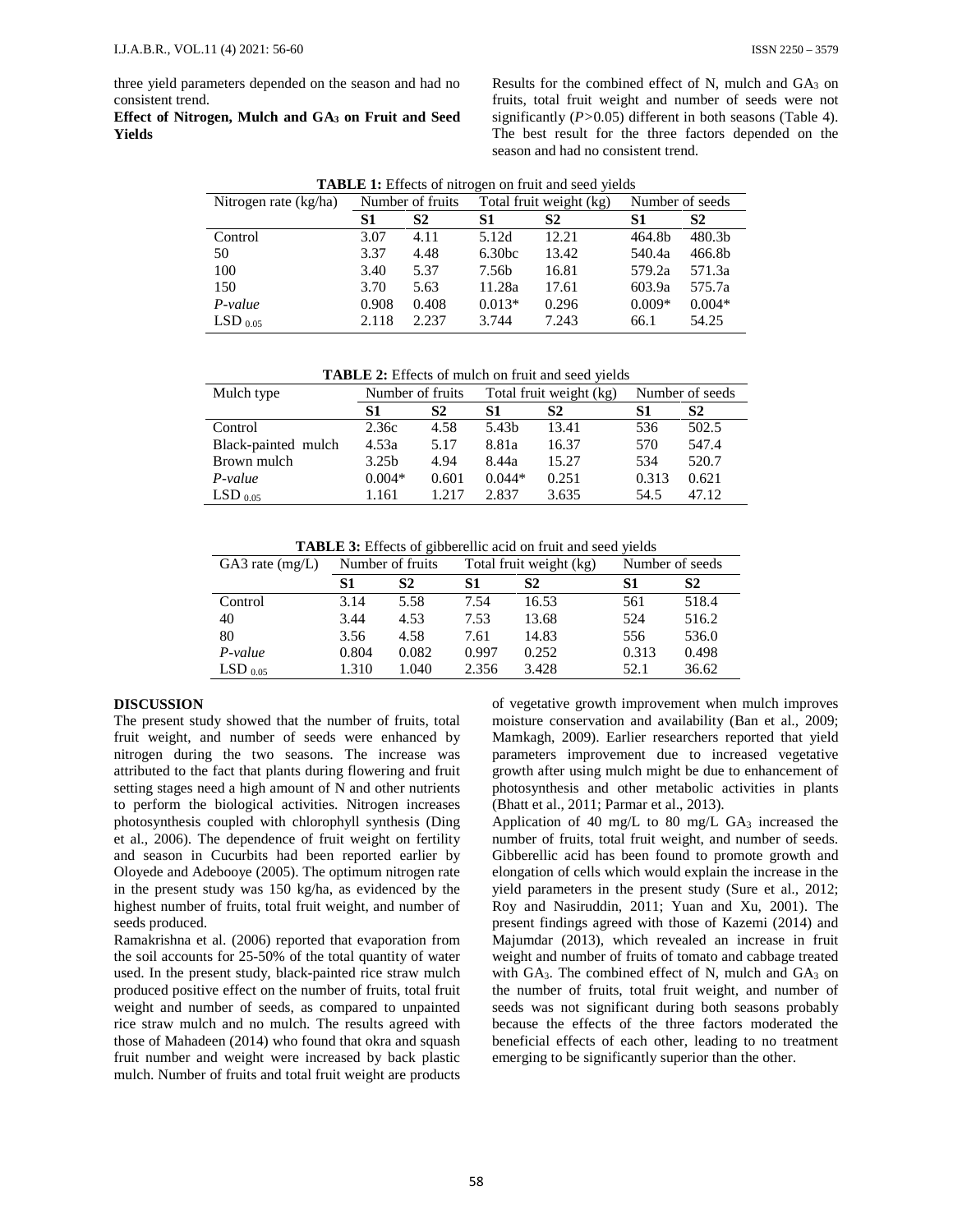Effects of nitrogen, mulch and gibberellic acid on multi-purpose pumpkin

| Treatment                                                        |       | Number of fruits |       | ". Effect of thirogen, materiality of ty on francisco secar fields<br>Total fruit weight (kg) |       | Number of seeds |
|------------------------------------------------------------------|-------|------------------|-------|-----------------------------------------------------------------------------------------------|-------|-----------------|
|                                                                  | S1    | S <sub>2</sub>   | S1    | S <sub>2</sub>                                                                                | S1    | S <sub>2</sub>  |
| $N_0M_0GA_0$                                                     | 2.3   | 4.3              | 2.0   | 10.7                                                                                          | 558   | 474             |
| $N_0M_1GA_0$                                                     | 3.0   | 4.0              | 5.8   | 11.8                                                                                          | 552   | 517             |
| $N_0M_2GA_0$                                                     | 1.3   | 4.7              | 3.5   | 11.7                                                                                          | 403   | 460             |
| $N_0M_0GA_1$                                                     | 2.7   | 3.7              | 3.9   | 11.8                                                                                          | 437   | 506             |
| $N_0M_1GA_1$                                                     | 4.0   | 6.7              | 8.3   | 20.5                                                                                          | 496   | 474             |
| $N_0M_2GA_1$                                                     | 2.3   | 1.7              | 3.0   | 3.7                                                                                           | 408   | 435             |
| $N_0M_0GA_2$                                                     | 1.7   | 2.7              | 2.7   | 8.3                                                                                           | 416   | 506             |
| $N_0M_1GA_2$                                                     | 10.7  | 4.3              | 5.7   | 14.3                                                                                          | 474   | 468             |
| $N_0M_2GA_2$                                                     | 5.3   | 5.0              | 11.2  | 17.2                                                                                          | 437   | 483             |
| $N_1M_0GA_0$                                                     | 1.3   | 5.3              | 2.5   | 18.8                                                                                          | 541   | 524             |
| $N_1M_1GA_0$                                                     | 5.0   | 4.7              | 10.2  | 13.0                                                                                          | 652   | 463             |
| $N_1M_2GA_0$                                                     | 4.3   | 4.3              | 11.7  | 13.7                                                                                          | 504   | 428             |
| $N_1M_0GA_1$                                                     | 2.3   | 2.7              | 3.0   | 7.8                                                                                           | 465   | 425             |
| $\boldsymbol{N}_1\boldsymbol{M}_1\boldsymbol{G}\boldsymbol{A}_1$ | 5.0   | 4.0              | 8.5   | 17.0                                                                                          | 588   | 494             |
| $N_1M_2GA_1$                                                     | 1.7   | 5.0              | 4.5   | 15.5                                                                                          | 480   | 498             |
| $N_1M_0GA_2$                                                     | 0.7   | 4.0              | 1.3   | 10.3                                                                                          | 536   | 409             |
| $N_1M_1GA_2$                                                     | 3.3   | 5.0              | 6.2   | 13.5                                                                                          | 592   | 499             |
| $N_1M_2GA_2$                                                     | 4.0   | 5.3              | 8.8   | 16.2                                                                                          | 506   | 463             |
| $N_2M_0GA_0$                                                     | 1.7   | 6.0              | 2.2   | 16.0                                                                                          | 549   | 517             |
| $N_2M_1GA_0$                                                     | 4.0   | 8.0              | 11.3  | 26.2                                                                                          | 656   | 622             |
| $\rm N_2M_2GA_0$                                                 | 5.7   | 5.0              | 11.8  | 17.3                                                                                          | 626   | 565             |
| $N_2M_0GA_1$                                                     | 3.7   | 6.3              | 8.8   | 19.3                                                                                          | 633   | 569             |
| $N_2M_1GA_1$                                                     | 5.0   | 4.3              | 8.7   | 12.0                                                                                          | 514   | 562             |
| $N_2M_2GA_1$                                                     | 3.7   | 3.3              | 5.5   | 10.2                                                                                          | 627   | 568             |
| $N_2M_0GA_2$                                                     | 2.7   | 4.7              | 9.0   | 16.3                                                                                          | 582   | 554             |
| $N_2M_1GA_2$                                                     | 3.0   | 6.0              | 6.8   | 19.0                                                                                          | 506   | 599             |
| $N_2M_2GA_2$                                                     | 1.0   | 4.7              | 3.8   | 15.0                                                                                          | 519   | 585             |
| $N_3M_0GA_0$                                                     | 3.7   | 5.3              | 8.3   | 15.5                                                                                          | 571   | 485             |
| $N_3M_1GA_0$                                                     | 3.0   | 8.0              | 9.5   | 26.3                                                                                          | 560   | 624             |
| $N_3M_2GA_0$                                                     | 3.3   | 7.3              | 11.7  | 22.5                                                                                          | 588   | 542             |
| $N_3M_0GA_1$                                                     | 3.7   | 5.0              | 10.3  | 13.8                                                                                          | 543   | 491             |
| $N_3M_1GA_1$                                                     | 4.7   | 4.7              | 14.8  | 15.8                                                                                          | 518   | 576             |
| $N_3M_2GA_1$                                                     | 2.7   | 7.0              | 11.0  | 16.7                                                                                          | 580   | 596             |
| $N_3M_0GA_2$                                                     | 3.0   | 5.0              | 11.2  | 17.2                                                                                          | 606   | 570             |
| $N_3M_1GA_2$                                                     | 3.7   | 2.3              | 9.8   | 7.0                                                                                           | 738   | 671             |
| $N_3M_2GA_2$                                                     | 3.7   | 6.0              | 14.8  | 23.7                                                                                          | 762   | 626             |
| $P-value$                                                        | 0.493 | 0.251            | 0.660 | 0.214                                                                                         | 0.811 | 0.770           |
| $LSD$ <sub>0.05</sub>                                            | 4.441 | 3.974            | 8.491 | 12.643                                                                                        | 176.9 | 133.333         |

**TABLE 4:** Effect of nitrogen, mulch and GA<sub>3</sub> on fruit and seed yields

**S1-** Season 1, **S2**- Season 2

#### **CONCLUSIONS AND RECOMMENDATIONS**

The results have proved that increasing nitrogen and mulch significantly improve the total fruit weight and number of seeds in multi-purpose pumpkins. The effect of GA<sub>3</sub> may not be directly impact reproductive components, including fruit number, fruit weight and seed number, but may act through impacting vegetative growth parameters. Combined nitrogen, mulch and GA3 consistently do not significantly affect the number of fruits, total fruit weight, and number of seeds in multipurpose pumpkin, and hence it is the individual effects of the three factors that are important. Since application of 150 kg N/ha produced the highest results, the present study recommends its use to optimize yields. The study also recommends use of black painted rice straw mulch to cover soil to enhance yields of multi-purpose pumpkin.

#### **ACKNOWLEDGEMENTS**

The authors thank Chuka University for funding this research and allowing them to use the research farm and other facilities. Great appreciation goes to the Department of Plant Sciences staff and KALRO Kabete Biostastician, who facilitated the smooth conduct of the present research and data analysis even during challenging times in the year 2020.

#### **REFERENCES**

Abdel-Rahman, M.K. (2006) Effect of pumpkin seed (*Cucurbita pepo* L.) diets on benign Prostatic hyperplasia (BPH) chemical and morphometric evaluation in rats. *World Journal of Chemistry*, **1**, 33-40.

Applequist, W.L., Avula, B, Schaneberg, B.T., Wang, Y. H. and Khan, I.A. (2006) Comparative fatty acid content of seeds of four *Cucurbita* species grown in a common (shared) garden. *Journal of Food and Comparative Analysis*, **19**; 606- 611.

Ban, D., Zanic, K., Dumicic, G., Culjak, T.G. and Ban, S.G. (2009) Type of polyethylene mulch impacts vegetative growth, yield and aphid populations in watermelon production. *J. Food Agric. Environ*., 7, 543-550.